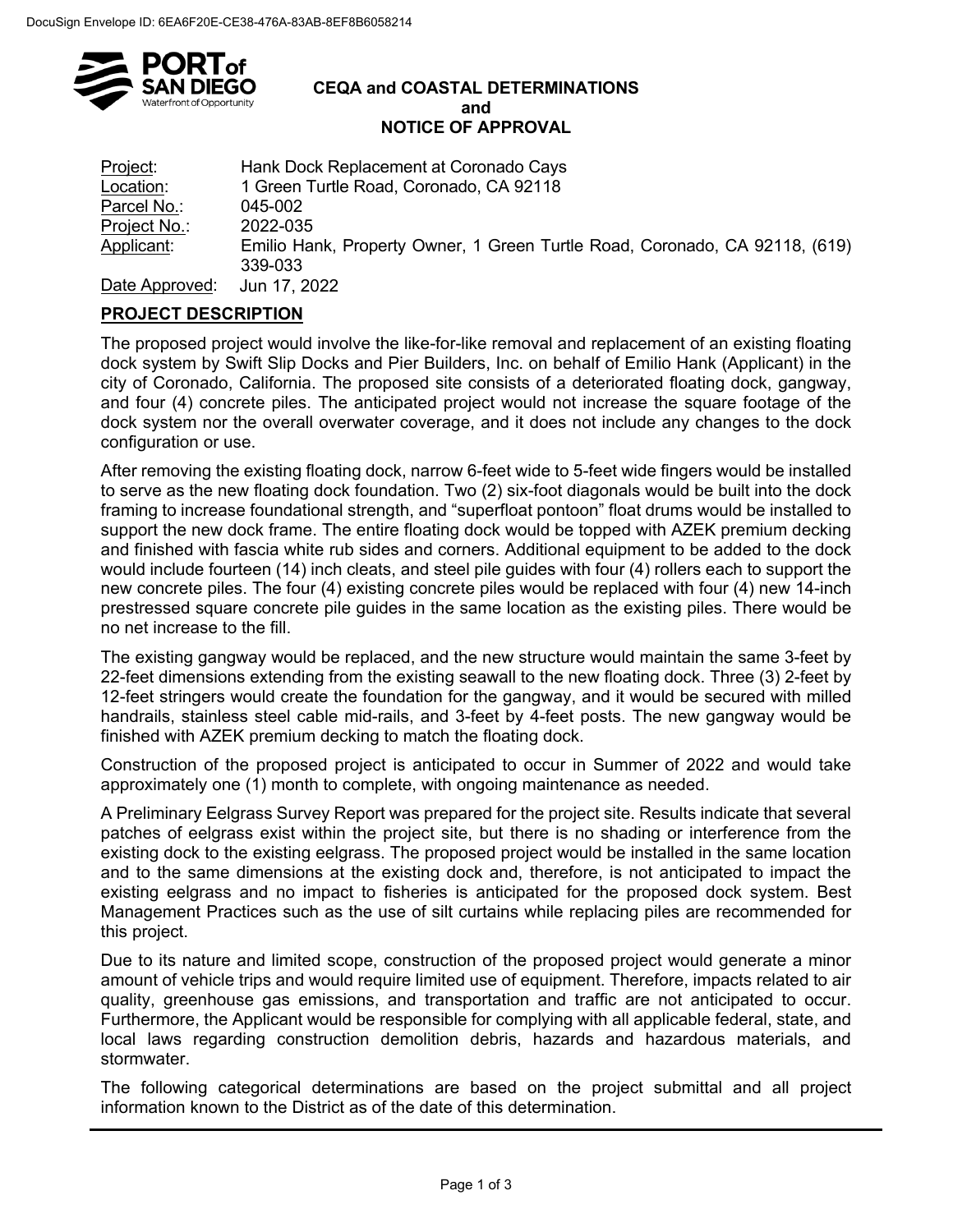# **CALIFORNIA ENVIRONMENTAL QUALITY ACT (CEQA)**

### *CATEGORICAL DETERMINATION*

Categorical Exemption: SG §15302, Class 2/Section 3.b: Replacement or Reconstruction

- 3.b. Replacement or Reconstruction (SG § 15302) (Class 2): Includes replacement or reconstruction of existing structures and facilities where the new structure will be located on the same site and will have substantially the same purpose and capacity as the structure being replaced. This exemption includes, but is not limited to:
	- (1) Replacement or reconstruction of mooring facilities, piles, floats, piers, wharves, marine ways, bulkhead, revetment, buoys, or similar structures where the new structure will be on essentially the same site as the structure replaced and will have substantially the same size, purpose and capacity as the structure replaced.

The proposed project is determined to be Categorically Exempt pursuant to the CEQA Guidelines and the Section of the District's *Guidelines for Compliance with CEQA* as identified above. This is appropriate for the proposed project because it would consist of the replacement of an existing structure, would be located on the same site as the structure replaced, and would have substantially the same purpose and capacity. The District has determined none of the six exceptions to the use of a categorical exemption apply to this project (CEQA Guidelines Section 15300.2).

Pursuant to CEQA Guidelines Section 15062, a 35-day statute of limitations for this CEQA exemption shall apply from the date a Notice of Exemption is posted with the San Diego County Clerk, or a 180 day statute of limitations for this CEQA exemption shall apply if no Notice of Exemption is filed.

## **CALIFORNIA COASTAL ACT**

## *PORT MASTER PLAN CONSISTENCY*

Planning District: 8 - Silver Strand South (Precise Plan Figure 21)

Water Use Designation: Recreational Boat Berthing

The proposed project conforms to the certified Port Master Plan because it would involve the like-forlike removal and replacement of the existing floating dock system consistent with the existing certified water use designation. The proposed project would not change the use of the site nor would it interrupt or expand the existing conforming uses of the site.

### *CATEGORICAL DETERMINATION*

Categorical Exclusion: Section 8.b: Replacement or Reconstruction

- 8.b. Replacement or Reconstruction: Replacement or reconstruction of existing structures and facilities where the new structure will be located essentially on the same site as the structure replaced and will have substantially the same purpose and capacity as the structure replaced, including but not limited to:
	- (3) Replacement, stabilization, or reconstruction of mooring facilities, floats, piers, bulkhead, revetment, shoreline protection, buoys, or similar structures.

The proposed project is determined to be Categorically Excluded pursuant to the Section of the District's *Coastal Development Permit Regulations* as identified above. This is appropriate for the proposed project because it would be located essentially on the same site as the structure replaced and will have substantially the same purpose and capacity as the structure replaced.

Pursuant to California Coastal Act Section 30717, there is a 10-working-day period to appeal this "Coastal Act Categorical Determination of Exclusion" to the California Coastal Commission.

## **CALIFORNIA PUBLIC TRUST DOCTRINE**

The proposed project complies with Section 87.(a)(1) of the Port Act, which allows for the establishment, improvement, and conduct of a harbor, and for the construction, reconstruction,